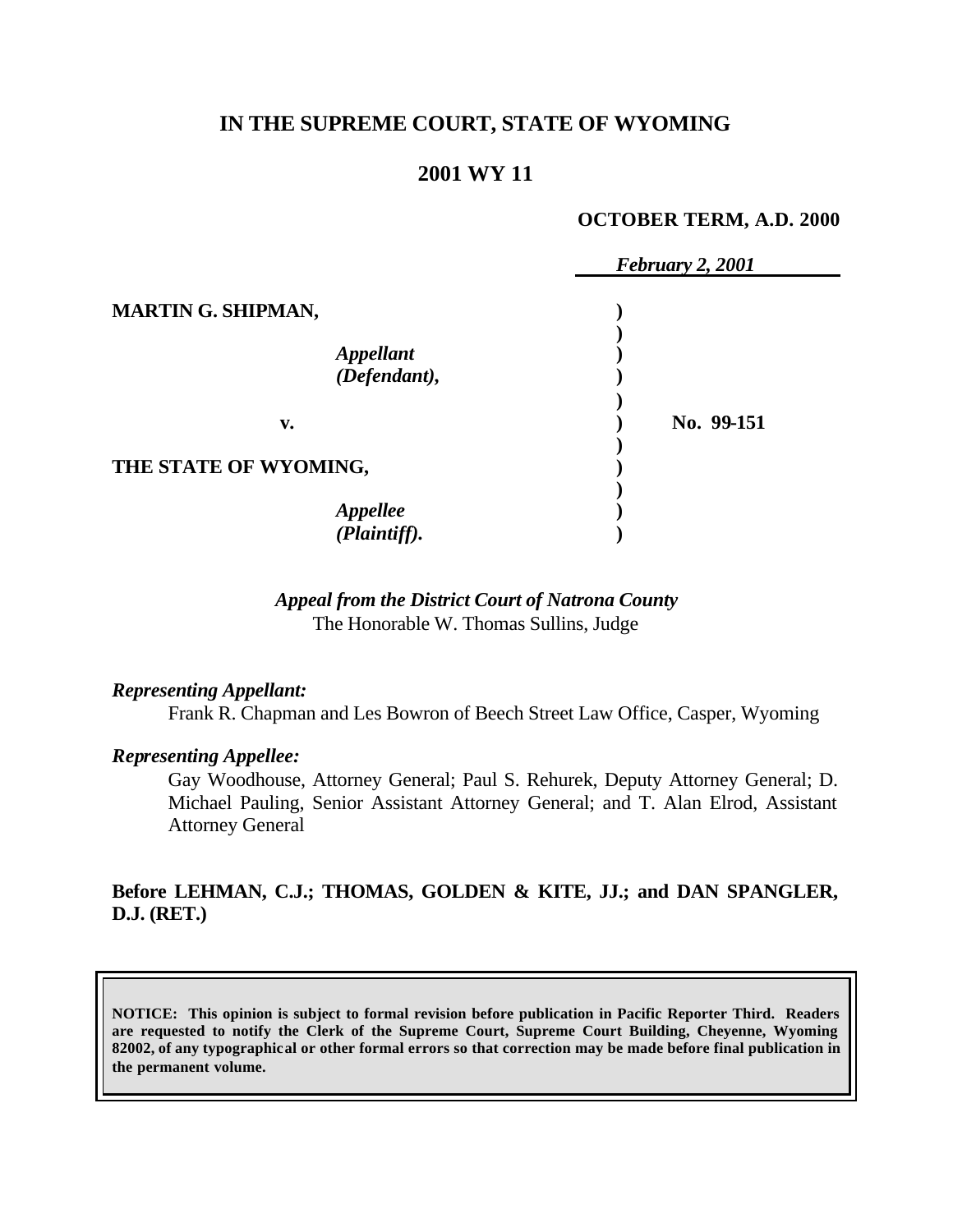SPANGLER, District Judge (Retired).

[¶1] Appellant Martin G. Shipman was convicted of first-degree murder after pleading not guilty by reason of mental illness or deficiency. He now challenges that jury verdict. We affirm the verdict and life sentence.

#### **ISSUES**

[¶2] Appellant presents these issues for our review:

1. Was the Defendant denied the effective assistance of counsel in violation of his Sixth Amendment rights under the Constitution of the United States and the Constitution of the State of Wyoming?

2. Did the District Court commit reversible error in appointing and allowing Paul C. Jennings, Ph.D. to testify as the State's designated examiner under W.S. § 7-11-301, *et[] seq.*?

3. Did the District Court's denial of retained counsel's Motion for a Continuance deny Defendant a fair trial?

4. Did the District Court commit reversible error in allowing testimony regarding Defendant's invocation of his right to remain silent?

### **FACTS**

[¶3] In the early morning hours of May 10, 1998, Appellant strangled his friend and coworker and left her body in her apartment. Later that morning, he called the Casper emergency number and reported a homicide at the victim's apartment. When Casper Police Officer Jim Clark arrived, Appellant summoned him to the third floor landing. Officer Clark stopped Appellant from entering the victim's apartment.

[¶4] Another officer arrived and asked Appellant when he last saw the victim. Appellant stated that she came to his apartment during the night with a one-quarter full bottle of rum and they watched movies while he drank. He said that she left his apartment at approximately 10:00 p.m. and he did not know what happened thereafter.

[¶5] The officers asked if the victim was at home. Appellant said that she was. The officers asked if she was okay, and Appellant said that she was not, she was dead. Appellant then said that he was feeling ill. The officers took him to his apartment next door and sat him on his couch. He advised the officers that he did not want to say anything else to them.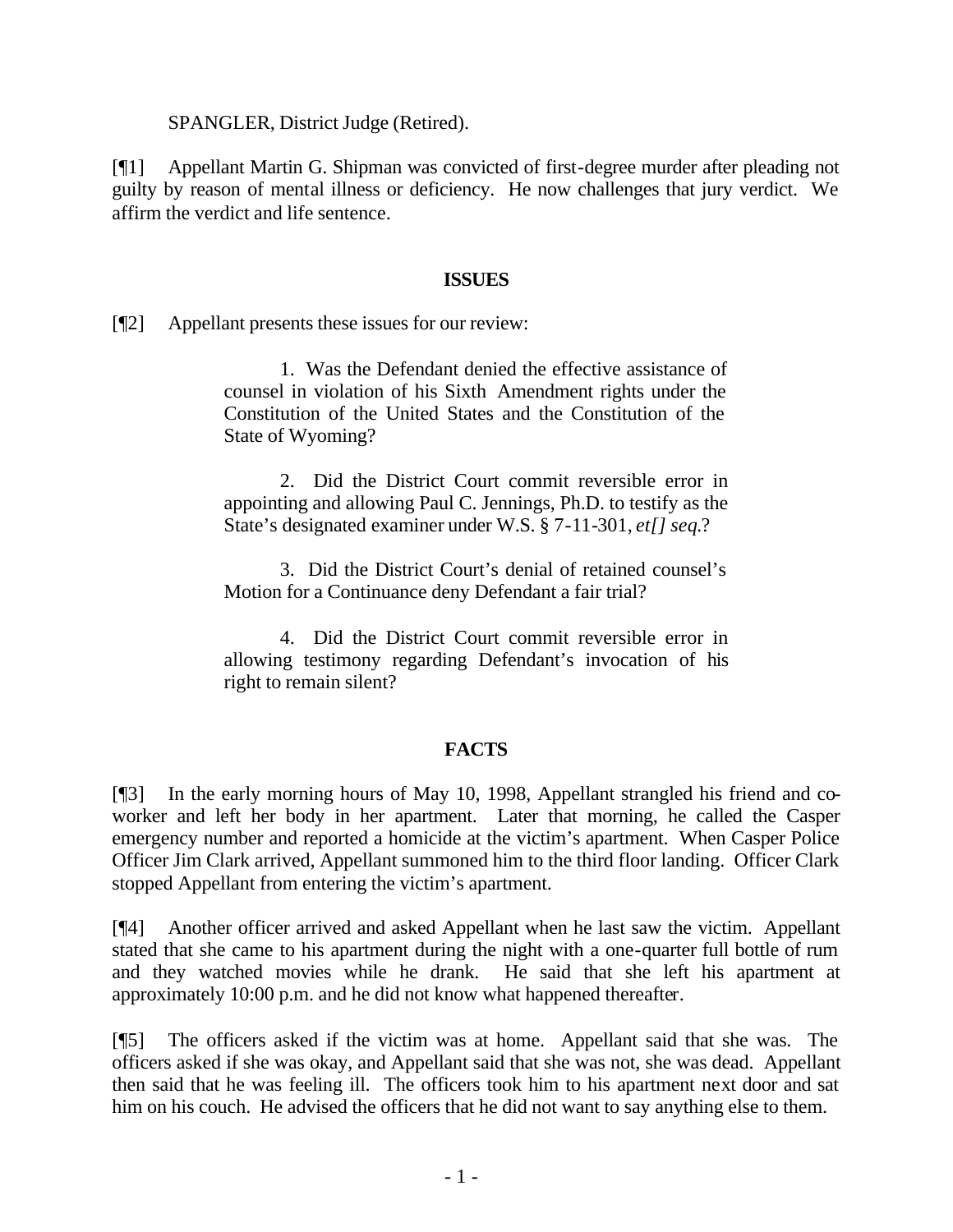[¶6] The officers entered the victim's apartment and found her body. Appellant was arrested and charged with first-degree murder.

# **ASSISTANCE OF COUNSEL**

[¶7] Appellant claims that he was denied effective assistance of counsel for three reasons: (1) There was no investigation of his background to determine whether there were acquaintances who could provide testimony in support of his mental illness defense; (2) there was a failure to conduct reasonable discovery into the qualifications of the prosecution's designated mental health examiner; and (3) there was no independent examination and testing of the physical evidence, particularly a washcloth containing semen.

[¶8] The claim of ineffective assistance of counsel is reviewed under the standards of *Strickland v. Washington*, 466 U.S. 668, 687, 104 S. Ct. 2052, 2064, 80 L. Ed. 2d 674 (1984). Appellant must first show that counsel's performance was deficient. 466 U.S. at 687. Second, Appellant must show that the deficient performance prejudiced his defense. *Id.* There is a presumption that trial counsel rendered adequate and reasonable assistance. *Beadles v. State*, 984 P.2d 1083, 1086 (Wyo. 1999).

[¶9] This Court has further explained the standard:

To warrant reversal of a conviction based upon claims of ineffective assistance of counsel, an appellant must establish the attorney's performance was less than what a reasonably competent attorney would have done and that the deficient performance so undermined the proper function of the adversarial process that the trial cannot be relied upon as having produced a just result.

*Kolb v. State,* 930 P.2d 1238, 1248 (Wyo. 1996). Appellant complains that he was inadequately represented by consecutive public defenders. He was represented by the same public defender from May 19<sup>th</sup> through the trial. He was also represented by a second public defender from May  $14<sup>th</sup>$  to September  $17<sup>th</sup>$ , by a third public defender from September  $17<sup>th</sup>$  to November  $30<sup>th</sup>$ , and by a fourth public defender from November  $18<sup>th</sup>$ . Even if we assume that Appellant's counsel were not fully prepared for trial, Appellant must show that the deficient performance prejudiced his defense. At trial, Appellant acknowledged he caused the victim's death, and, on appeal, he has failed to identify any other evidence which would produce a different result.

[¶10] In support of his argument, Appellant cites the cases of *King v. State,* 810 P.2d 119 (Wyo. 1991), *Gist v. State,* 737 P.2d 336 (Wyo. 1987), and *Frias v. State,* 722 P.2d 135 (Wyo. 1986). In the *King* and *Gist* cases, counsel did not secure the testimony of allegedly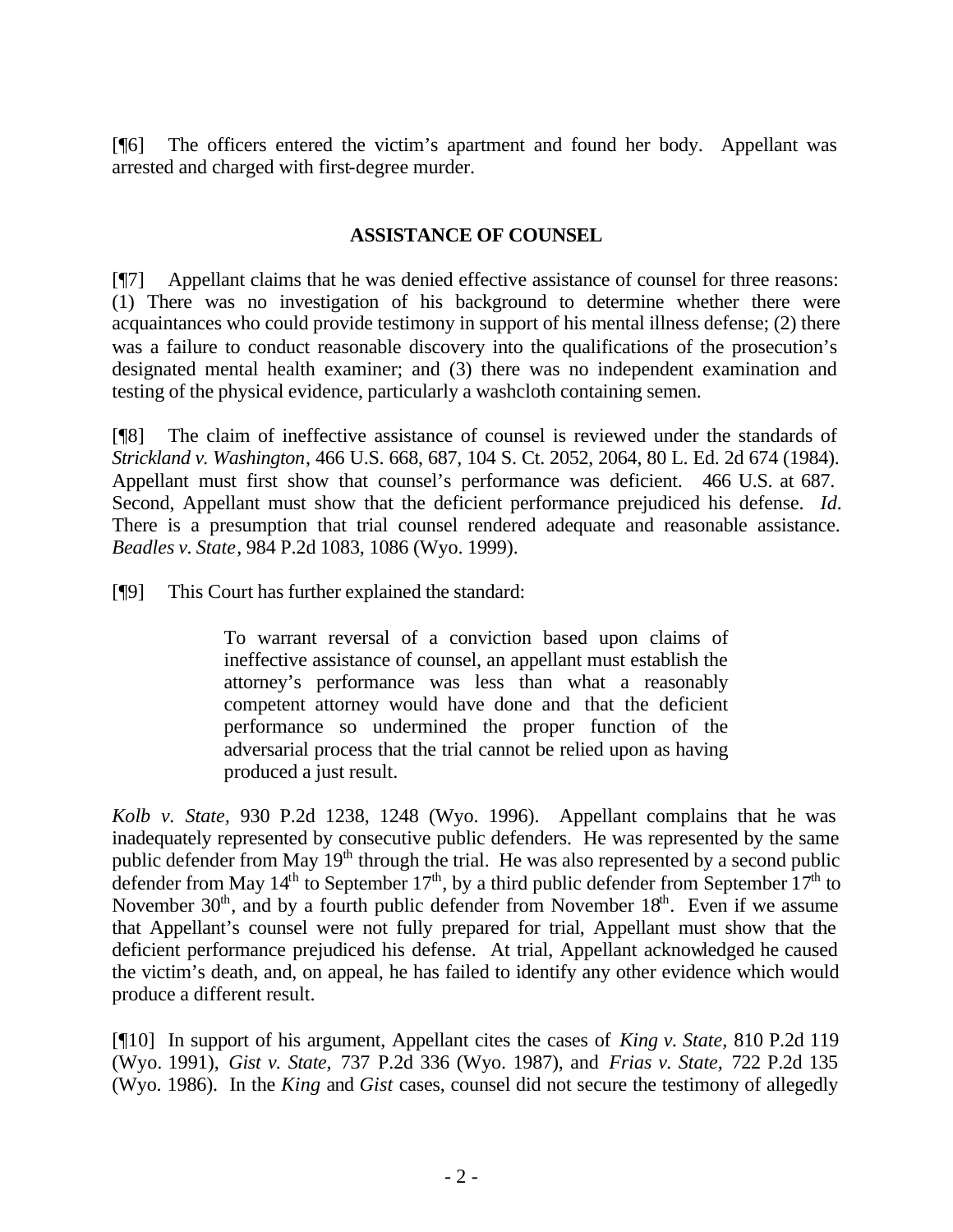favorable eyewitnesses. However, Appellant does not offer any evidence that there were any specific witnesses who could have bolstered his case.

[¶11] In the *Frias* case, counsel did not investigate evidence that might have supported a defense that the victim committed suicide. But Appellant does not identify any evidence which would have shown that the victim died other than at his hands.

[¶12] Regarding the lack of a search for background witnesses, trial counsel cannot be faulted for failing to investigate unknown witnesses and evidence. To meet his burden of showing ineffective representation, Appellant must make a more concrete demonstration of what counsel should have done.

[¶13] Appellant also complains that his trial counsel did not conduct discovery as to the qualifications of the prosecution's mental health examiner. Again, the charge lacks specifics. We are not told what discovery would have revealed. Nor does Appellant explain how he was prejudiced.

[¶14] Further, Appellant contends that his trial counsel were ineffective because they did not obtain independent testing of the physical evidence. There is no indication that the examination by the State Crime Lab was inadequate or inaccurate. Appellant does not specify what further testing would have revealed. He also fails to explain why this would have made any difference to his case, since he acknowledged at trial that he caused the victim's death. Thus, Appellant has not demonstrated that he was prejudiced by any alleged deficiencies of trial counsel.

## **THE DESIGNATED EXAMINER**

[¶15] Appellant contends that the prosecution's designated mental health examiner, Paul C. Jennings, Ph.D., was not qualified under Wyoming law. Wyo. Stat. Ann. § 7-11-301(a)(i) (LEXIS 1999) provides as follows: "'Designated examiner' means a licensed psychiatrist, or other physician with forensic training or a licensed psychologist with forensic training." Wyo. Stat. Ann. § 7-11-305(c) (LEXIS 1999) states: "Only the designated examiners who examined the defendant pursuant to W.S. 7-11-303 or 7-11-304 are competent witnesses to testify as to the defendant's mental responsibility."

[¶16] As Dr. Jennings is a licensed psychologist, Appellant contends that he lacked the required forensic training and was, therefore, not competent to testify. However, the evidence does not support this contention. The uncontradicted testimony was that Dr. Jennings had testified in court a number of times before coming to the Wyoming State Hospital in 1989. He spent his first three and one-half years at the Wyoming State Hospital writing forensic reports. He has written letters to trial courts regarding his mental competency examinations. He has performed psychological testing for forensic psychiatrists and has served as a court-appointed examiner. He has attended four annual workshops in Utah for the purpose of qualifying or certifying forensic examiners. He has been authorized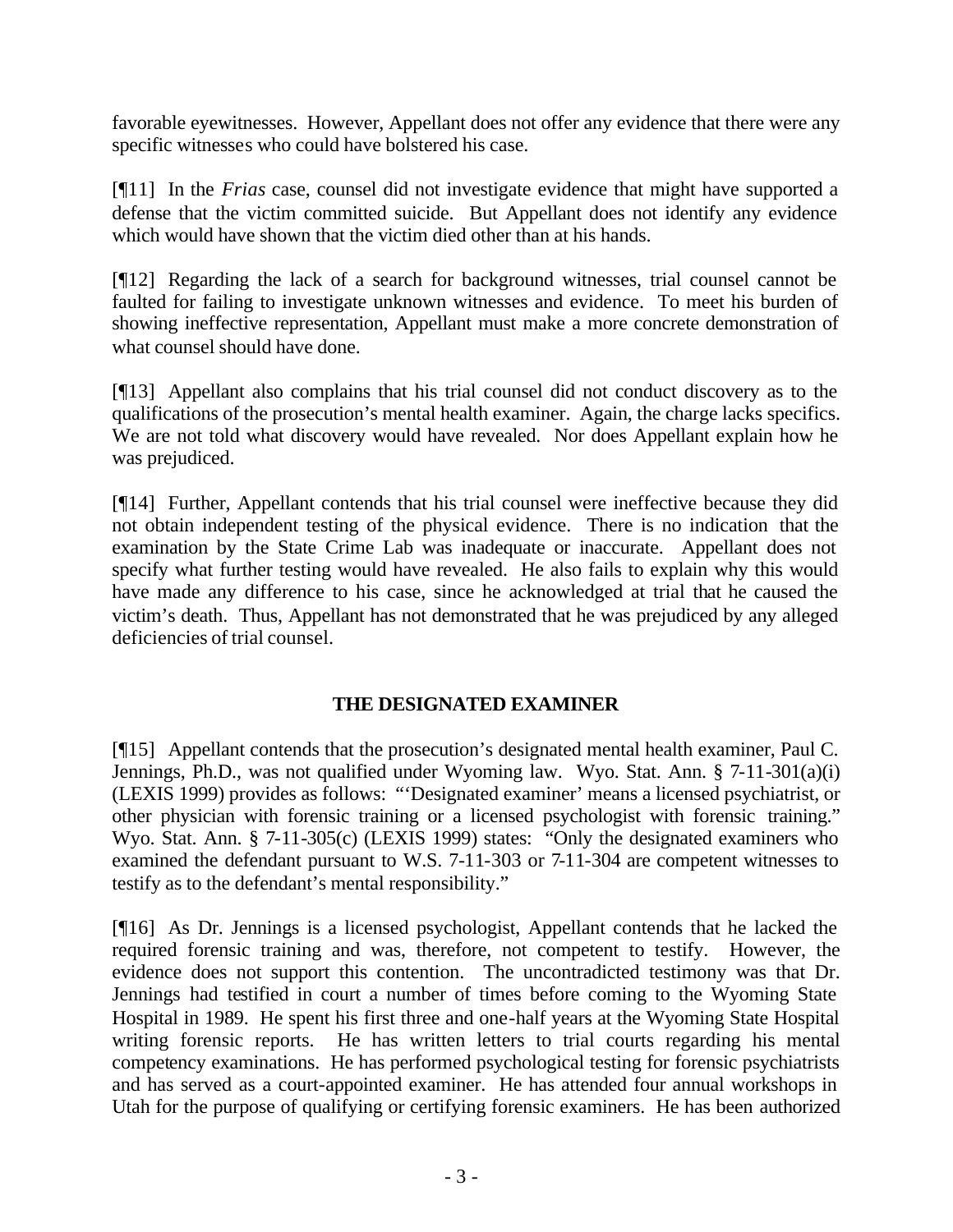by the State of Utah to conduct forensic examinations. He has attended monthly meetings of psychologists and psychiatrists in Utah.

[¶17] It is clear that Dr. Jennings has forensic training and meets the statutory requirement. Therefore, he was competent to testify regarding Appellant's mental status.

# **DENIAL OF A CONTINUANCE**

[¶18] Appellant states that the trial court erroneously denied retained counsel's motion for a continuance. Retained counsel entered an appearance and filed a motion to continue on December 9, 1998, claiming insufficient time to prepare for trial. The motion was heard and orally denied the next day, confirmed by written order on December 14, 1998. The trial started on December  $14<sup>th</sup>$ , the date which had been set at a scheduling conference nearly five months earlier.

[¶19] Granting or denying a motion for continuance is a discretionary ruling by the trial court which will not be disturbed unless there is an abuse of discretion. *Griswold v. State*, 994 P.2d 920, 930 (Wyo. 1999).

[¶20] Appellant claimed his counsel were insufficiently prepared as he was "vastly undefended" and his counsel had learned just days prior to trial of the nature of the opposing expert's qualifications to opine on his mental responsibility. The trial court was justified in considering that new counsel entered the case knowing the trial date had been scheduled for months. Appellant's decision to add additional counsel at that late date should not require the court to further delay the trial. Also, as discussed above, the record demonstrates that the designated examiner was fully qualified. Additional time to prepare to cross-examine that witness would not likely have caused a different result. We conclude Appellant failed to make an adequate showing of an abuse of discretion. Therefore, we do not find that there was any error committed in denying the motion for continuance.

## **TESTIMONY ON APPELLANT'S SILENCE**

[¶21] Appellant argues that reversible error was committed when testimony was introduced concerning his invocation of his right to remain silent. Officer Clark testified as the prosecution's witness concerning a conversation that occurred between him and Appellant at the scene. The pertinent portion of that testimony follows:

> A I asked him if [the victim] was at home. He advised that, yes, she was at home. I asked him if she was okay. And he advised me, no, that she was not okay, that she was dead.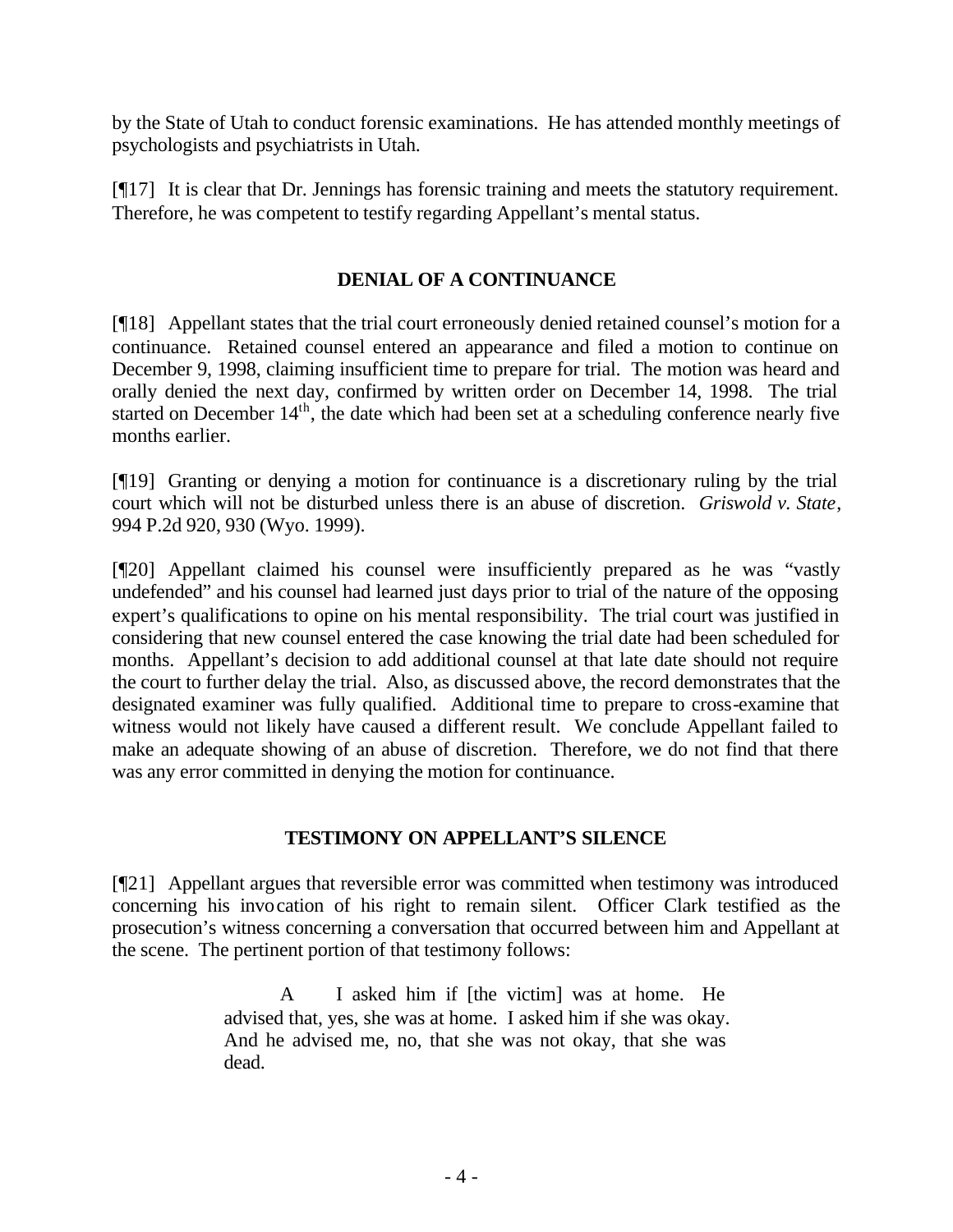Q Okay. Did [Appellant] say anything else to you at this point?

A That he was feeling ill.

Q Okay.

A And it was at that point that I took him back into his apartment and sat him on his couch.

Q Okay. And at that point, did he say anything else to you?

A Yes. He advised that he didn't -- he didn't feel that he wanted to say anything else to me.

Q Okay. Did he reassure you in any fashion?

- A Yes, he did.
- Q What did he say?

A When I sat on the couch with him and I turned to walk away, he kept trying to reassure me that I didn't have to worry about him, that he wasn't dangerous.

[¶22] Later, during Officer Clark's testimony, the defense moved for a mistrial. Appellant argues that the denial of that motion was erroneous under the decision in *Tortolito v. State,*  901 P.2d 387 (Wyo. 1995). The *Tortolito* case states that prosecutorial use of the citizen's silence to infer the guilt of the citizen is constitutionally prohibited. 901 P.2d at 390. Failure to respect the constitutional right of the citizen-accused not to have his silence called to the jury's attention will entitle the accused to a reversal of conviction. *Id.* But, a reference to silence which is not a "comment" will not be reversed absent a showing of prejudice. *Id.* A comment upon an accused's silence occurs when it is used to the prosecution's advantage either as substantive evidence of guilt or to suggest to the jury that the silence is an admission of guilt. 901 P.2d at 391.

[¶23] At the trial in the *Tortolito* case, the prosecutor's questions to police officers elicited numerous answers that Tortolito remained silent when officers accused him of taking money. *Id.* During his opening statement, the prosecutor mentioned Tortolito's silence in the face of police accusations. *Id.* During his closing argument, he characterized the silence as an admission. *Id.* 

[¶24] Application of the *Tortolito* doctrine to this case demonstrates that the prosecution did not "comment" upon Appellant's silence. The prosecution did not attempt to use his silence